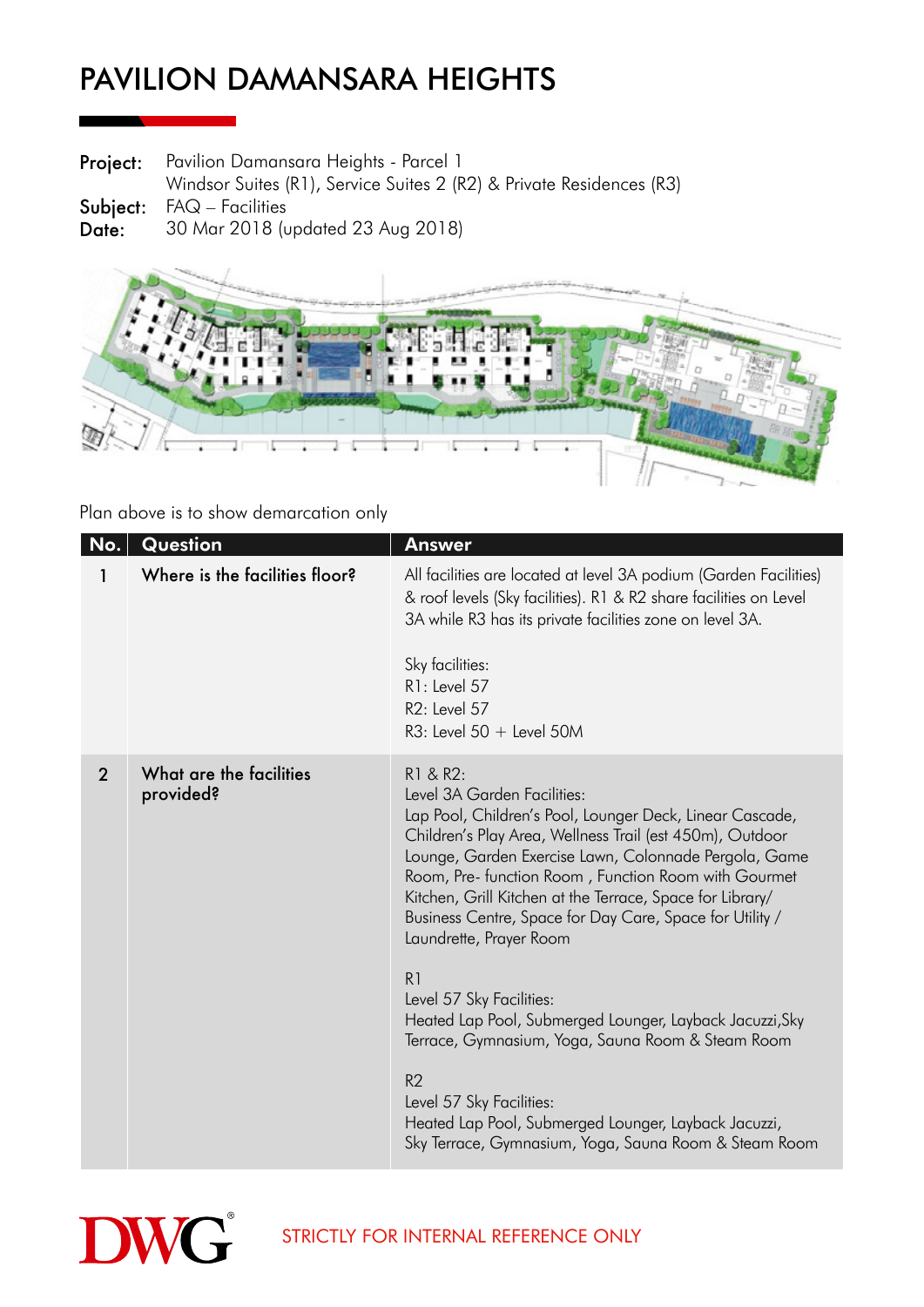| No. | Question                                                                          | <b>Answer</b>                                                                                                                                                                                                                                                                                                                                                        |
|-----|-----------------------------------------------------------------------------------|----------------------------------------------------------------------------------------------------------------------------------------------------------------------------------------------------------------------------------------------------------------------------------------------------------------------------------------------------------------------|
|     |                                                                                   | R <sub>3</sub><br>Level 3A Garden Facilities:<br>Lap Pool, Children's Pool, Lounger Deck, Children's Play<br>Area, Wellness Trail (est. 220m), Game Room, Function<br>Room with Gourmet Kitchen, Grill Kitchen at the Terrace,<br>Space for Library/ Business Centre, Space for Day Care,<br>Space for Utility / Laundrette, Prayer Room<br>Level 50 Sky Facilities: |
|     |                                                                                   | Heated Lap Pool, Submerged Lounger, Jacuzzi, Sky Terrace,<br>Sauna Room & Steam Room                                                                                                                                                                                                                                                                                 |
|     |                                                                                   | Level 50M Sky Facilities:<br>Gymnasium, Yoga                                                                                                                                                                                                                                                                                                                         |
|     |                                                                                   | Sky Terrace will be shaded                                                                                                                                                                                                                                                                                                                                           |
| 3   | Which area of the sky facilities<br>floor (all towers) is covered?                | R1, R2 & R3 Level 3A Garden Facilities:                                                                                                                                                                                                                                                                                                                              |
|     | What is the estimated floor-to-<br>ceiling height of facilities<br>floors? (in m) | 3.5m: Game Room, Pre-function Room, Function Room with<br>Gourmet Kitchen, Grill Kitchen at the Terrace,<br>Space for Library/ Business Centre, Space for Day Care,<br>Space for Utility / Laundrette                                                                                                                                                                |
|     |                                                                                   | 3m: Prayer Room, Changing Room & Washroom                                                                                                                                                                                                                                                                                                                            |
|     |                                                                                   | R1 Level 57 Sky Facilities:<br>4.5m: Gymnasium & Yoga<br>3m: Sauna Room, Steam Room, Changing Room & Wash-<br>room                                                                                                                                                                                                                                                   |
|     |                                                                                   | R2 Level 57 Sky Facilities:<br>4.5m: Gymnasium & Yoga<br>3m: Sauna Room, Steam Room, Changing Room & Wash-<br>room                                                                                                                                                                                                                                                   |
|     |                                                                                   | R3 Level 50 Sky Facilities:<br>2.65m: Sauna Room, Steam Room, Changing Room &<br>Washroom                                                                                                                                                                                                                                                                            |
|     |                                                                                   | R3 Level 50M Sky Facilities:<br>3.5m: Gymnasium & Yoga                                                                                                                                                                                                                                                                                                               |
|     |                                                                                   |                                                                                                                                                                                                                                                                                                                                                                      |



STRICTLY FOR INTERNAL REFERENCE ONLY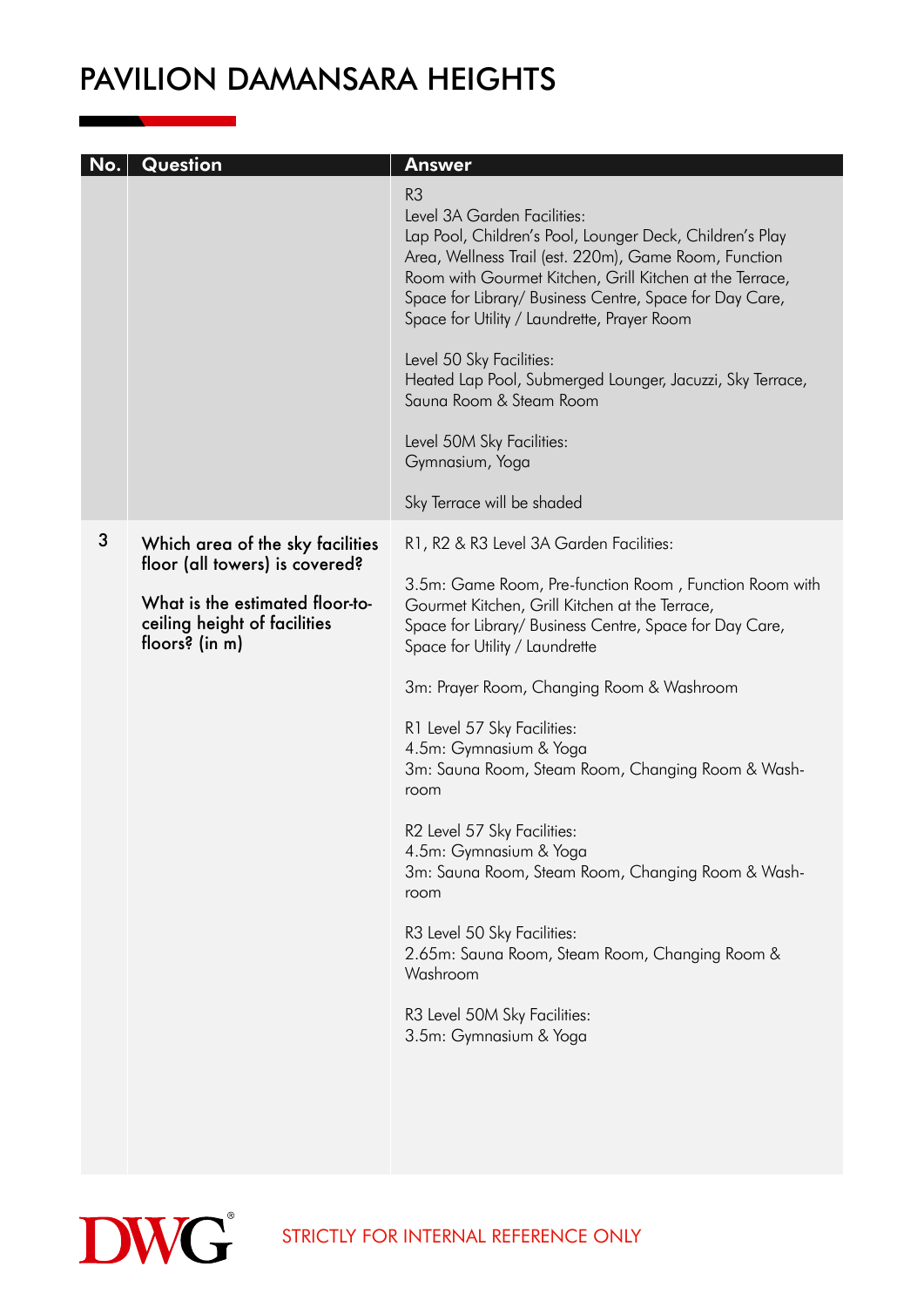| No.                     | Question                                                                        | <b>Answer</b>                                                                                           |
|-------------------------|---------------------------------------------------------------------------------|---------------------------------------------------------------------------------------------------------|
| $\overline{\mathbf{4}}$ | Are all the pools heated?                                                       | All rooftop pools are heated pools, all Level 3A pools are not<br>Heated                                |
|                         | What type of pool?                                                              | Type of pool: TBC                                                                                       |
| $\sqrt{5}$              | What is the size of the pool?<br>(Length, Width & Depth)                        | R1 & R2:<br>Level 3A Pool: Est 20 m (L) X 9m (W) x 1.2m (D)                                             |
|                         |                                                                                 | R1 Level 57:<br>Total Water Area = Est 40 m (L) $X$ 5 m (W) x 1.2m (D)<br>$Lap = Est 22 m (L)$          |
|                         |                                                                                 | <b>40M</b>                                                                                              |
|                         |                                                                                 | R2 Level 57:<br>Total Water Area = Est 36 m (L) $X$ 5 m (W) x 1.2m (D)<br>$Lap = Est 25 m (L)$          |
|                         |                                                                                 | Ш<br><b>36M</b>                                                                                         |
|                         |                                                                                 | R3 Level 3A:<br>Est 23 m (L) X 10m (W) x 1.2m (D)<br>R3 Level 50:<br>Est 15 m (L) X 10 m (W) x 1.2m (D) |
|                         |                                                                                 | <b>TETHININI</b><br><b>10M</b><br><b>15M</b>                                                            |
| $\boldsymbol{6}$        | Would there be any column<br>in between the swimming<br>pool, like banyan tree? | No.                                                                                                     |